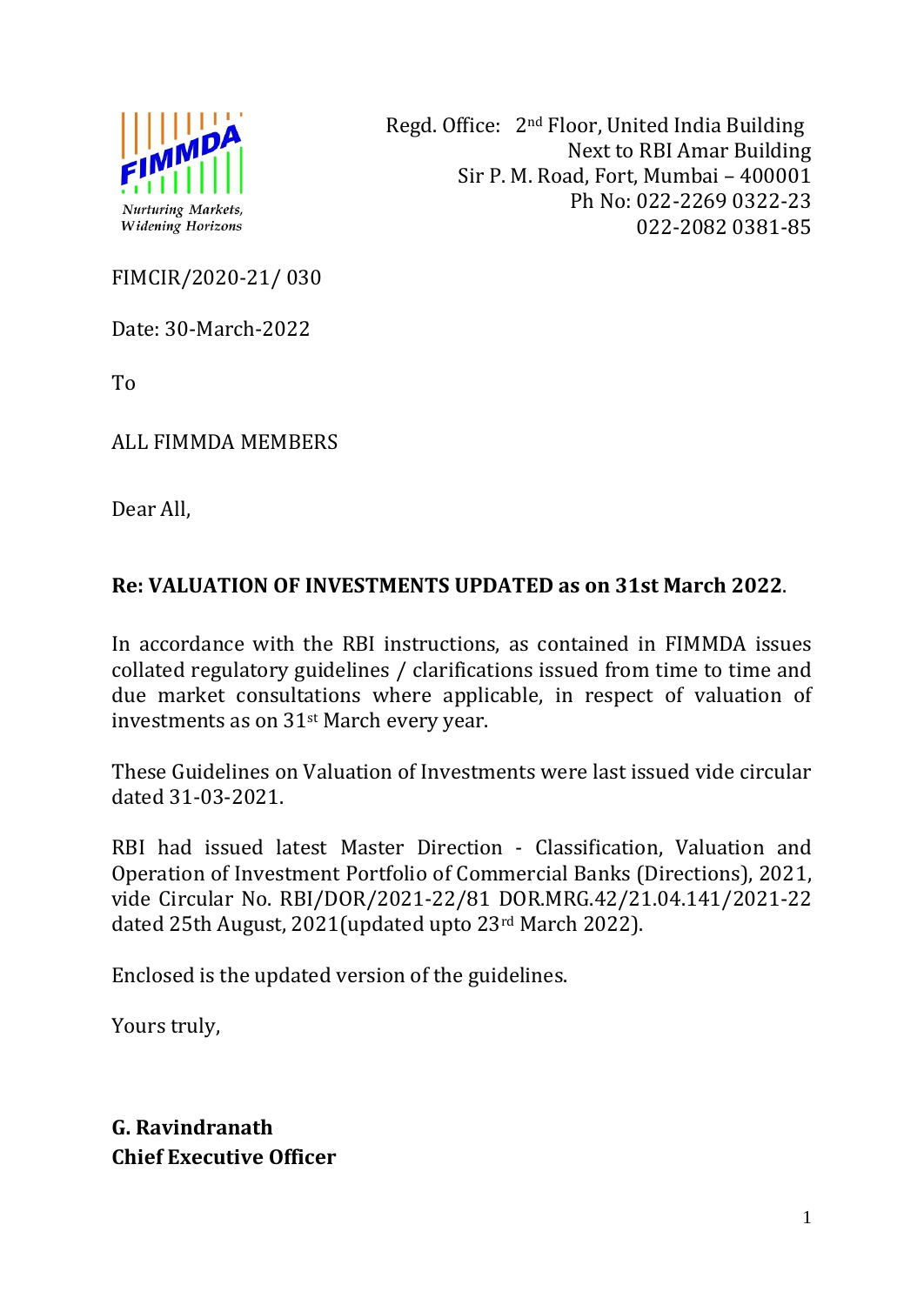#### **ANNEXURE**

#### **GUIDELINES / CLARIFICATIONS FOR VALUATION OF INVESTMENTS**

The market participants should ensure that the valuation of their investment portfolio is in accordance with the directions / guidelines / circulars issued by the Reserve Bank of India both for Banks and Primary dealers with particular reference to:

- i. RBI Master Direction Classification, Valuation, and Operation of investment portfolio by banks dated August 25, 2021 as amended up to date and read with Directions on Prudential Regulation for Banks' Investments and Portfolio Management Services contained in the Master Direction Reserve Bank of India (Financial Services provided by Banks) Direction 2016 issued vide DBR.FSD. No.101/24.01.041/2015- 16 dated May 26 2016
- ii. Master Direction Operational Guidelines for Primary Dealers (Updated as on November 22, 2018)
- iii. RBI/2017-18/146 FMR D. DIRD.7/14.03.025/2017-18 March 31, 2018 on Taking over of publication of daily prices of G-Secs & SDLs by FBIL.

#### **VALUATION OF SECURITIES:**

# **1. Quoted securities:**

The 'market value' for the quoted securities shall be the prices declared by the Financial Benchmarks India Pvt. Ltd. (FBIL) in accordance with RBI circular FMRD.DIRD.7/14.03.025/2017-18 dated March 31, 2018, as amended from time to time. For securities whose prices are not published by FBIL, market price of quoted security shall be as available from the trades / quotes on the stock exchanges / reporting platforms / trading platforms authorized by RBI / SEBI and prices declared by the Fixed Income Money Market and Derivatives Association of India (FIMMDA).

#### **1.1 Central Government Securities:**

All Central Government securities which qualify for SLR as well as which do not qualify for SLR will be valued as per prices (yields) published by FBIL.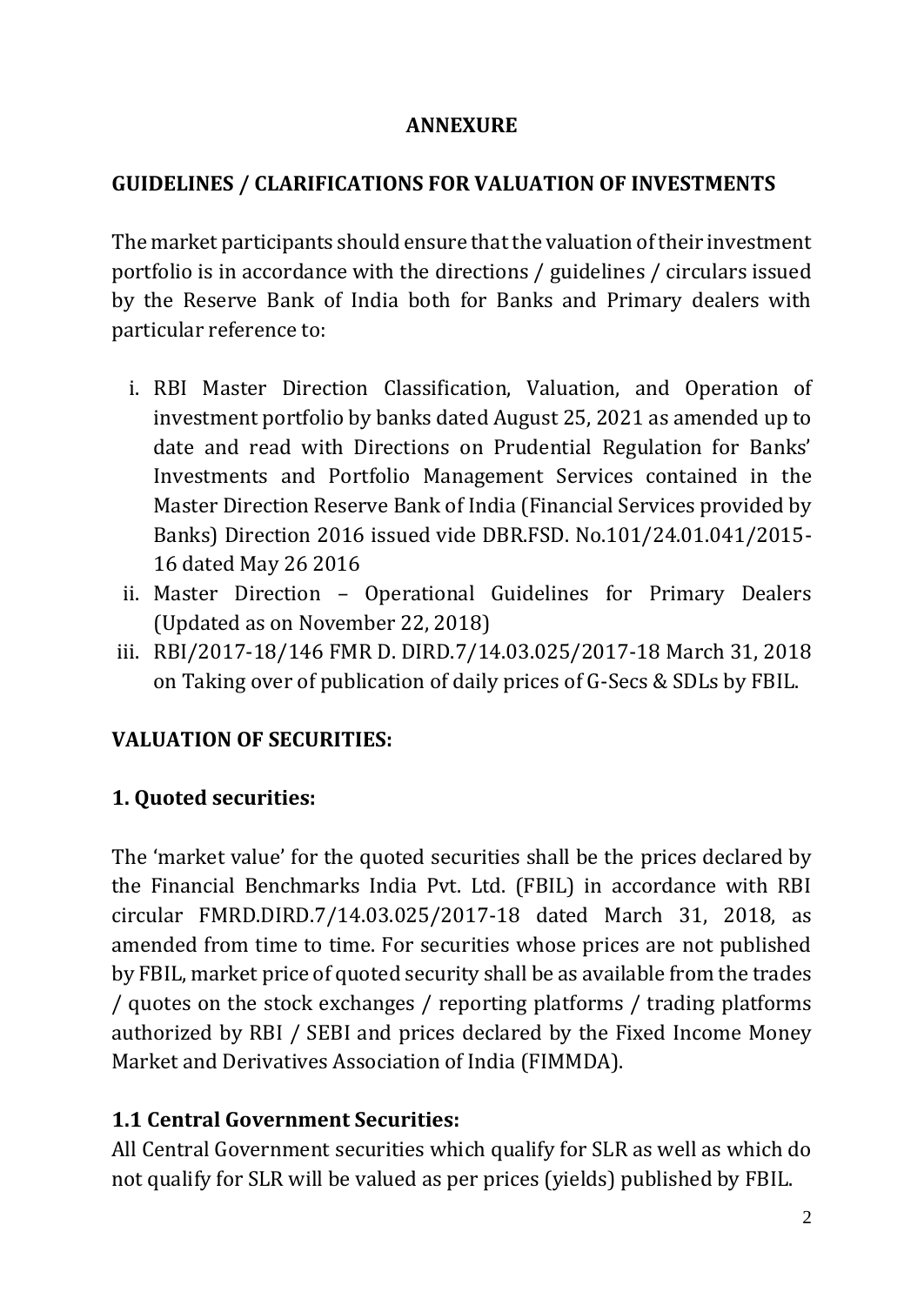## **1.2 State Government Securities**:

All State Government Securities which qualify for SLR as well as which do not qualify for SLR will be valued as per prices (yields) published by FBIL.

#### **1.3 Treasury Bills:**

**For Banks and Bank PDs**: Treasury Bills will be valued at carrying cost.

#### **For Standalone Primary Dealers**:

All securities in AFS and HFT will be valued on mark to market basis.

Traded T-Bills be valued at traded prices; (Minimum Rs. 5 Crs. on the same day).

Non-traded T-Bills to be valued at yields interpolated from T-Bill curve published by FBIL.

# **1.4 Floating Rate Bonds (Issued by Central Government):**

These rates are published by FBIL.

When traded, traded price is to be used for valuation; when not traded MOT (Market observable and Tradable) price, if available, will be taken; and in the absence of above, the model prices are generated as per procedure appearing on FIMMDA's website (under Homepage: / G-sec & Valuations / Valuation of (FRBs https://www.fimmda.org/modules/content/?p=1029)). The desired spread added is illiquidity spread, as the coupon is that of shortterm T-Bill whereas the bond is to be held for longer tenor. The desired spreads are determined based on polls conducted once in a fortnight. The submitters identified by FIMMDA will submit the polls. The outliers (two STD Deviation) will be eliminated and a simple average of the remaining polls will be taken for consideration as the spread for the FRB concerned.

# **1.5 Inflation Indexed Bonds:**

These rates are published by FBIL.

When traded, traded price is to be used for valuation; when not traded, model prices are generated as per detailed valuation methodology available on FIMMDA's website (under Homepage: /G-sec valuations /Inflation Indexed Bonds). The model price (Real Clean Price) is multiplied by Inflation Index Ratio and Nominal Clean Price is calculated and published.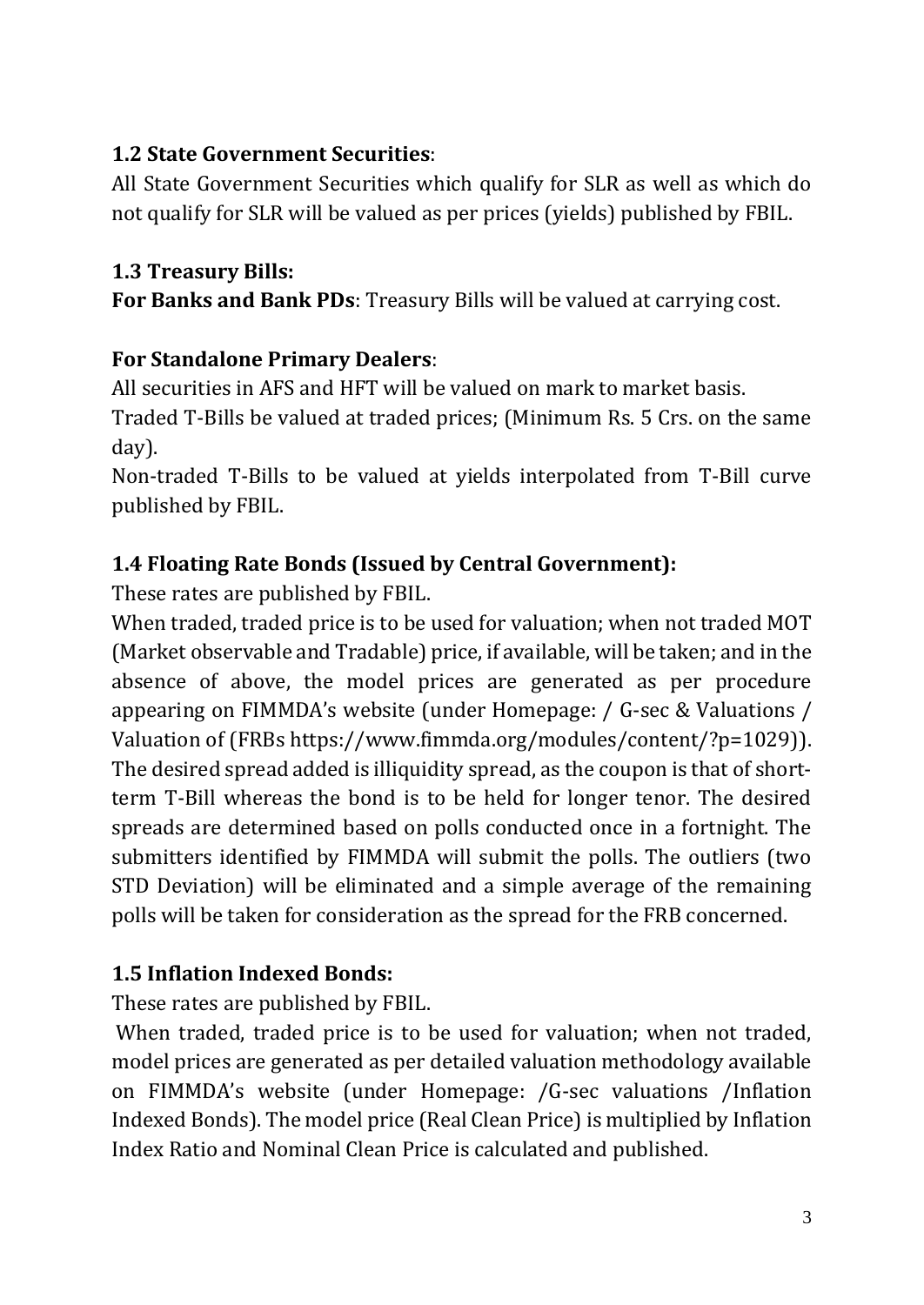# **2. Other Unquoted SLR Bonds / Securities:**

- a) Central Government Securities**:**  Unquoted Central Government securities shall be valued on the basis of the prices/ YTM rates put out by the Financial Benchmark India Pvt. Ltd. (FBIL).
- b) State Government Securities**:**

State Government securities shall be valued on the basis of the prices/ YTM rates put out by the Financial Benchmark India Pvt. Ltd. (FBIL).

c) 'Other approved' securities:

Other approved securities shall be valued applying the YTM method by marking it up by 25 basis points above the yields of the Central Government Securities of equivalent maturity put out by FBIL.

# **3. Valuation of Unquoted Non-SLR:**

Debentures/ Bonds:

- (a) All debentures / bonds shall be valued on the YTM basis
- (b) Debentures / bonds shall be valued by applying the appropriate mark-up over the YTM rates for Central Government Securities as put out by FBIL/FIMMDA.
- (c) The mark-up applied shall be determined based on the ratings assigned to the debentures/ bonds by the credit rating agencies and shall b e subject to the following:
	- i. The mark up shall be at least 50 basis points above the rate applicable to a Government of India security of equivalent maturity for rated debentures/ bonds.
	- ii. The rate used for the YTM for unrated debentures/ bonds shall not be less than the rate applicable to rated debentures/ bonds of equivalent maturity. Provided that the mark-up for the unrated debentures/ bonds should appropriately reflect the credit risk borne by the bank.
	- iii. **Where the debentures/ bonds are quoted and there have been transactions within 15 days prior to the**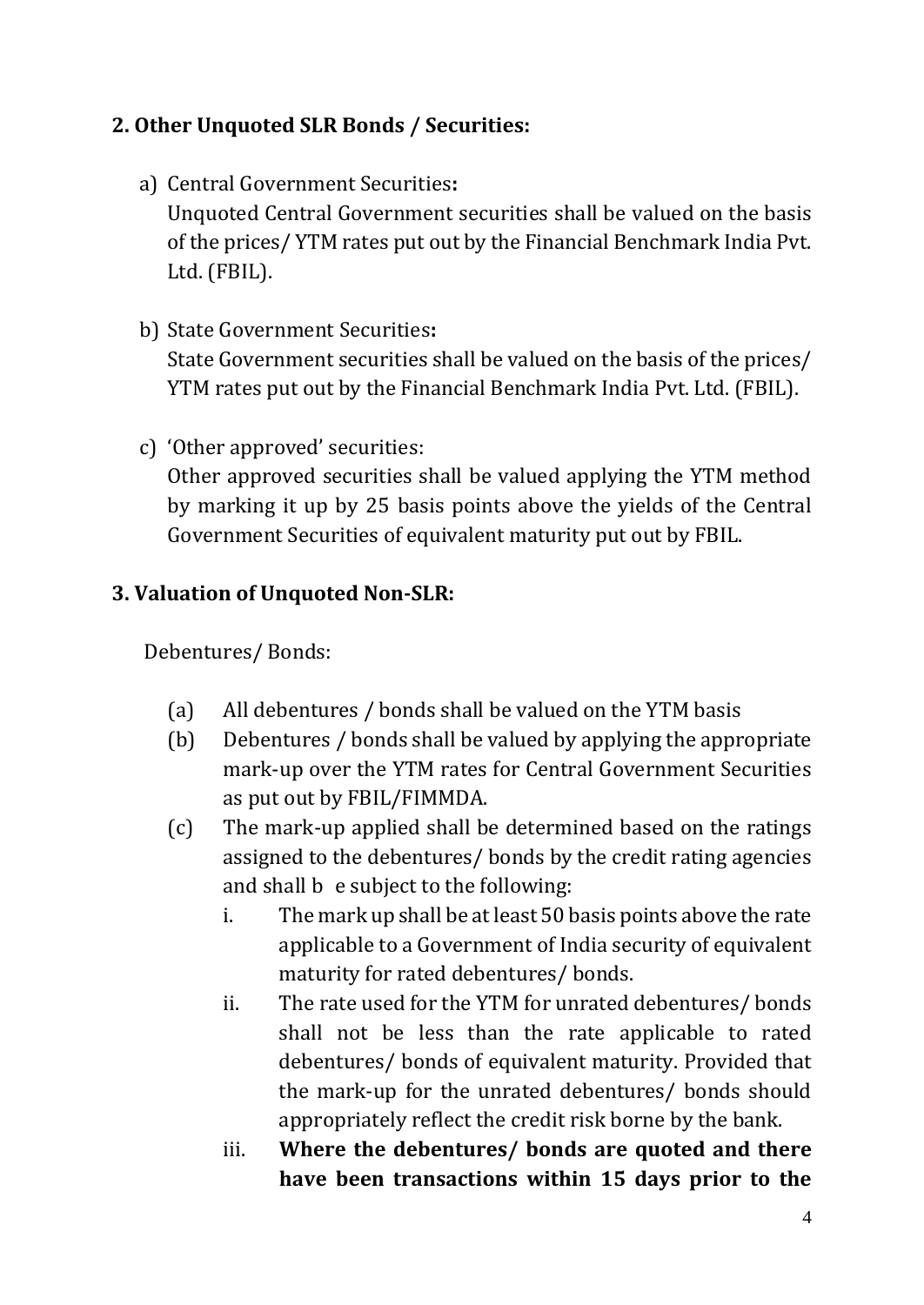**valuation date, the value adopted shall not be higher than the rate at which the transaction has been recorded on the Exchanges / trading platforms/ reporting platforms authorized by SEBI/RBI.**

## **I. TRADED BONDS:**

As per RBI Master Direction – Classification, Valuation and Operation of Investment Portfolio of Commercial Banks dated August 25 2021, "Where the debentures/ bonds are quoted and there have been transactions within 15 days prior to the valuation date, the value adopted shall not be higher than the rate at which the transaction has been recorded on Exchanges/trading platforms/reporting platforms authorized by SEBI/RBI."

**FIMMDA's role for providing traded prices** (in compliance of the RBI guideline)

In order to obviate the need to refer to websites of different Exchanges, FIMMDA consolidates and puts up the following traded data on its website on daily basis.

- 1. On the working day next to the last trading day Corporate Bond Trades during the last 15 calendar days (Including probable Failed Trades but excluding Inter Scheme Transfer deals done by MFs)" are given.
- 2. This is a provisional sheet showing the volume weighted average price and volume weighted average yield of a bond traded and reported on the Reporting Platforms of NSE (CBRICS), BSE (ICDM) and MCX SX-FIRST.
- 3. As decided in the valuation committee meeting held on 01.01.2017 FIMMDA is publishing primary issuance data along with the secondary market trades with a separate remark as 'secondary/primary' for valuation purpose.
- 4. If a bond is traded more than one day during the last 15 calendar days, then the data pertaining to the latest trades are only given.
- 5. This sheet consolidates all trades in the individual bonds (whether the settlement is  $T+0$ ,  $T+1$  or  $T+2$ ) reported on platforms of all three Exchanges.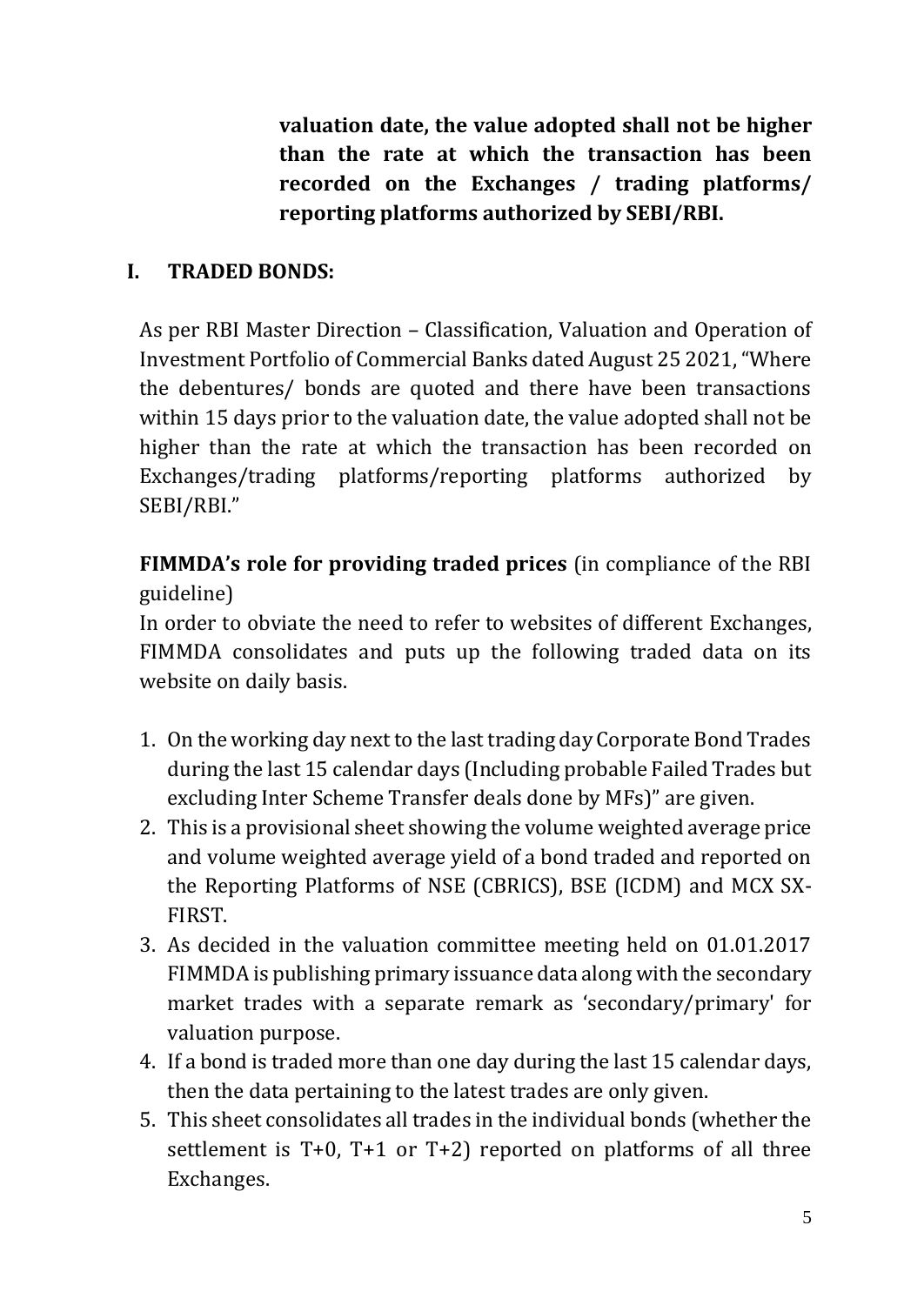6. On the third working day after the last trading day, when the fate of T+2 trades will also be known, "Corporate Bond Trades during the last 15 calendar days (Excluding failed trades and Inter Scheme Transfer deals done by MFs)" are given.

This is the final sheet showing the volume weighted average price and volume weighted average yield of a bond traded, reported and settled. Since failed trades and trades which were not finally settled cannot be considered as "trades" only the sheet which contains excluding Failed trades is to be referred to for valuation purpose.

#### **II. NON- TRADED BONDS**

**(i) RATED BONDS:** 

#### **SPREAD MATRIX METHODOLOGY:**

- **a) Valuation of Non-Traded Rated CORPORATE Bonds with Rating up to AA-:**
	- 1) FIMMDA spread matrix is to be used for valuation of bonds which have not traded in the market. The spreads must be added to the base yield corresponding to the residual maturity and not the original maturity. The rated bonds are to be valued by adding the credit spreads to the Par/Base Yield Curve. The Par/Base Yield Curve starts from three-month tenor. For valuation of securities with maturities less than three months, the yield for three-month tenor should be considered. Yield for intermediate tenors for each curve may be arrived at by linear interpolation.
	- 2) The Spread Matrix starts from six-month tenor. For valuation of securities with maturities less than six months the spread for sixmonth tenor should be considered. Spread for intermediate tenors for each curve may be arrived at by linear interpolation.
	- 3) For securities where the residual maturity is more than 15 years, the spreads of 15 years should be added to the base yield of applicable maturity.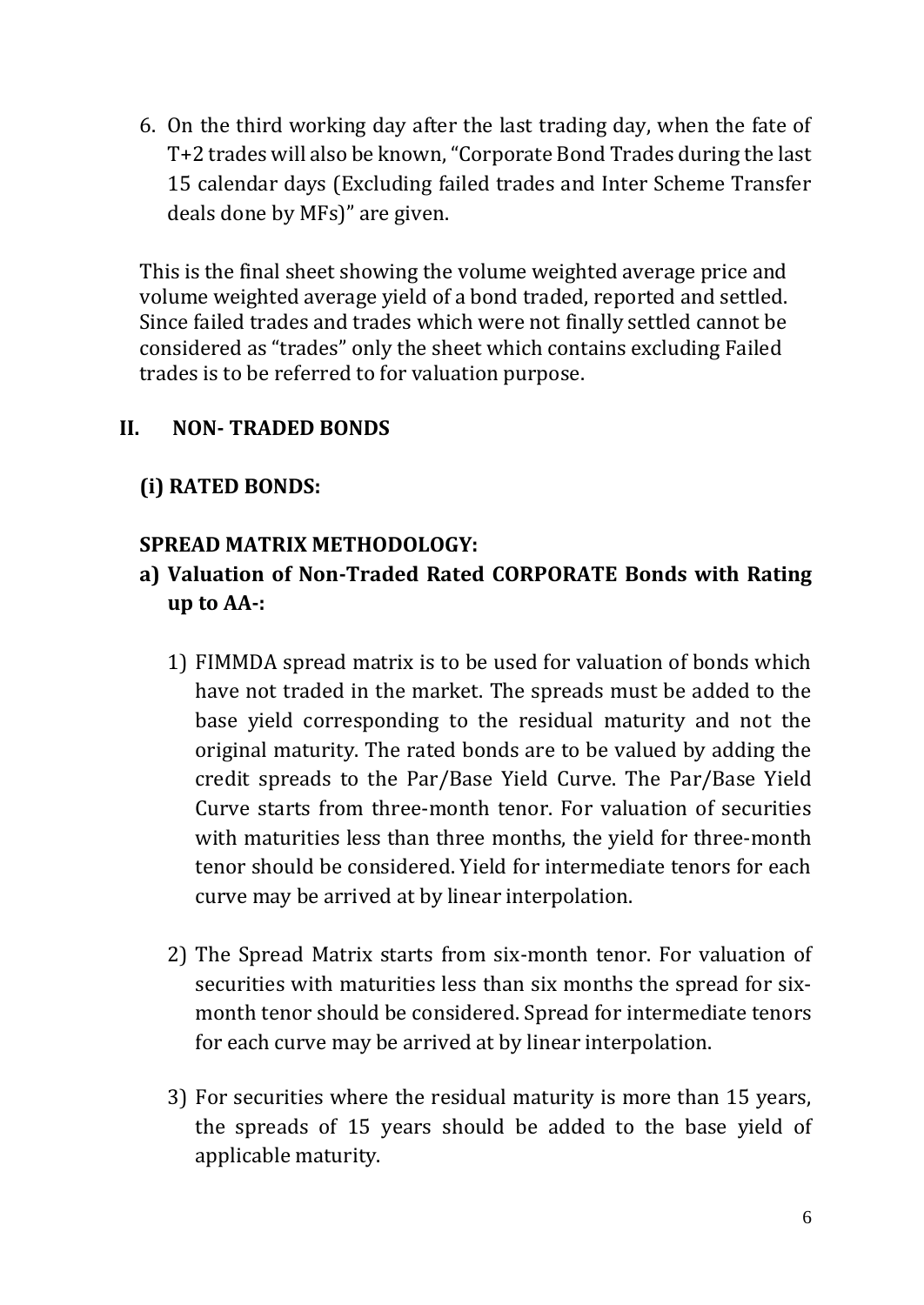- 4) Whenever a Corporate Bond is traded and reported, the 'traded spread' (of the weighted average traded yield) of that bond, over the G. Sec Par/Base Yield curve would be used for valuing all other bonds of similar rating of the particular Corporate in the particular traded tenor. (Thus, if AAA bond of 'PFC' maturing in 2025 was traded at a price of Rs. 98.53 with a spread of 68 bps over the G. Sec Par/Base Yield, all AAA rated PFC bonds maturing in 2025 would be valued with a spread of 68 bps over the G. Sec Par/Base Yield, whereas the traded bond would be valued at Rs. 98.53).
- 5) If more than one bond of the particular corporate with the same rating was traded in that tenor, the higher traded spread would be used for valuing all other similar rated bonds of that corporate in that particular tenor. (Thus, if AAA, 8.84 % PGC -2025 was traded with a spread of 57 bps and AAA, 8.40 % PGC - 2025 was traded with a spread of 60 bps all other AAA rated PGC bonds maturing in 2025 would be valued with a spread of 60 bps).

FIMMDA may from time-to-time stipulate different spreads for any specific category, if warranted. **For details of the Spread Matrix Methodology please refer to FIMMDA Website.**

## **b) Valuation of Non-Traded Bonds with Rating below AA-Fixed spreads for bonds rated below AA-:**

The spreads for ratings up to AA- are determined by the traded levels / polls. The spreads for ratings below AA- are determined based on the traded levels of these bonds during the last three months (excluding AT1 bonds, Tax free bonds and SO / CE rated bonds), in the Valuation Committee meeting. These spreads are kept fixed for 3 months. FIMMDA will announce the fixed spreads to be applied for the next 3 months or period as may be determined in the Valuation Committee Meeting.

#### **(ii) UNRATED BONDS**

**(a) BONDS NOT RATED BY A RATING AGENCY BUT A CORRESPONDING RATED BOND OF THE ISSUER EXISTS**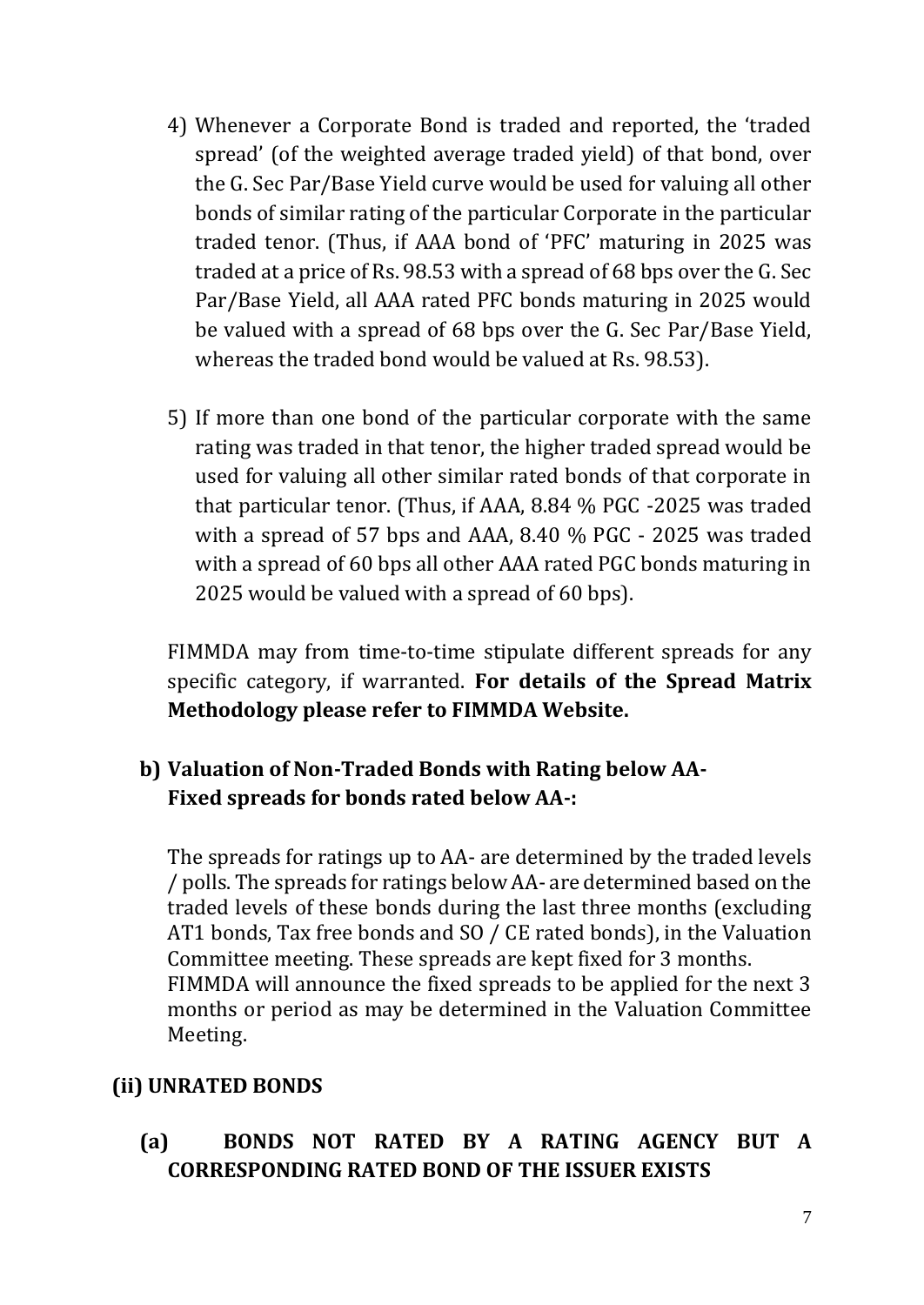As per RBI guidelines, the rate used for the YTM for unrated debentures/ bonds should not be less than the rate applicable to rated debentures/ bonds of equivalent maturity. The mark-up for the unrated debentures/ bonds should appropriately reflect the credit risk borne by the bank.

Explanation: Bonds and debentures, which are NOT rated by a rating agency or have become 'unrated' during their tenor, but a corresponding rated bond of the issuer exists, then the unrated bonds will be valued by marking up the credit spread by a minimum of 25% over the equivalent rated long-term bond of the same issuer.

# **(b) BONDS, DEBENTURES AND PREFERENCE SHARES WHICH ARE NOT RATED BY A RATING AGENCY, AND NO CORRESPONDING RATED BOND OF THE ISSUER EXISTS**

The spreads of BBB- for residual tenor marked up by 25 % will be the applicable credit spreads.

# **(c) BONDS AND DEBENTURES WHICH WERE RATED BY A RATING AGENCY, BUT BECAME UNRATED DURING THEIR TENOR AND NO CORRESPONDING RATED BOND OF THE ISSUER EXISTS**

The spreads of BBB- for residual tenor marked up by 25 % will be the applicable credit spreads.

# **III. BONDS / DEBENTURES HAVING SPECIAL FEATURES:**

As per RBI guidelines, the special securities, which are directly issued by Government of India to the beneficiary entities, which do not carry SLR status, may be valued at a spread of 25 basis points above the corresponding yield on Government of India Securities, with effect from the financial year 2008 - 09. At present, such special securities comprise Oil Bonds, Fertilizer Bonds, bonds issued to the State Bank of India (during the recent rights issue), Unit Trust of India, Industrial Finance Corporation of India Ltd., Food Corporation of India, Industrial Investment Bank of India Ltd., the erstwhile Industrial Development Bank of India and the erstwhile Shipping Development Finance Corporation.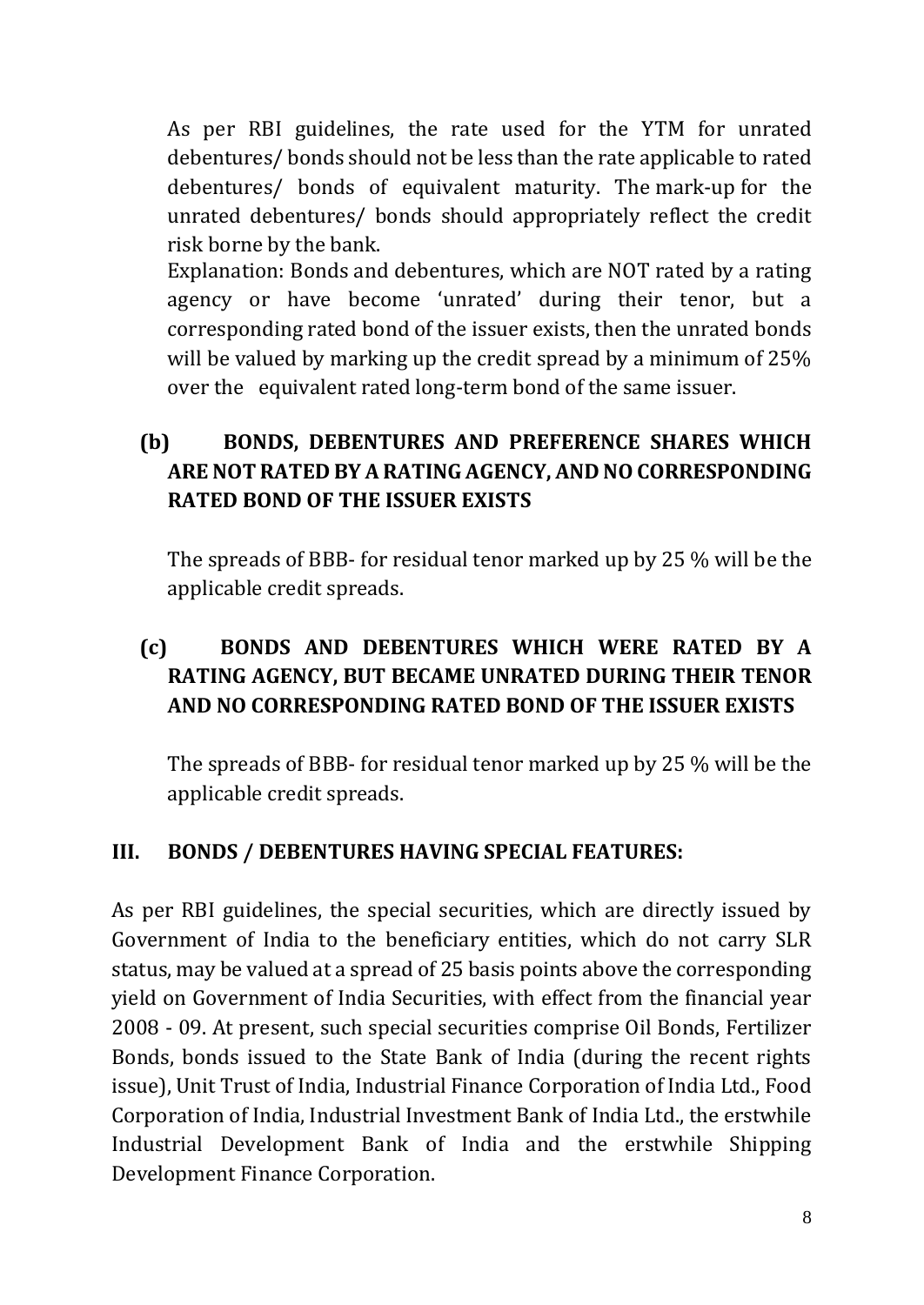## **1) Floating Rate Bonds (NON SLR):**

Floating Rate Bonds are instruments where the coupon rate is variable and is calculated using a certain predetermined methodology. Crucial to the concept of a floating rate bond is the "Benchmark Rate", which is a market determined interest rate, and would include RBI REPO rate used for the computation of the coupon rate from time to time. The frequency at which the coupon rate is reset is called the reset frequency, while the frequency at which coupon payment takes place is the coupon payment frequency.

Method of Valuation of Floating Rate Bonds:

a) Compute the forward benchmark rate for each reset date.

#### **Computation of the forward rate:**

$$
(1+R_1)^{T_1} \times (1+F)^{(T_2-T_1)} = (1+R_2)^{T_2}
$$

Where,

 $R_1$  = zero rate for time  $T_1$ ,

 $R_2$  = zero rate for time  $T_{2'}$ 

F = forward rate for period (T<sub>2</sub>-T<sub>1</sub>) at time T<sub>1</sub>

While the above formula is most accurate, an approximation may be made as follows:

 $F = (R_2 \times T_2 - R_1 \times T_1) / (T_2 - T_1)$ 

- b) Using the same find the coupon (benchmark plus markup, if any) and the cash flows on the interest payment dates.
- c) Discount these cash flows by any one of the following methods:
- i. Discount each cash flow using the Zero-Coupon Yields for that cash flow adjusted for the credit spread corresponding to the rating of the bond.
- ii. Discount each cash flow using the G-Sec YTM for the full residual maturity of the bond adjusted for the credit spread corresponding to the rating of the bond.

The zero-coupon rates may be taken from any recognized source viz. FIMMDA – PDAI, CCIL, etc.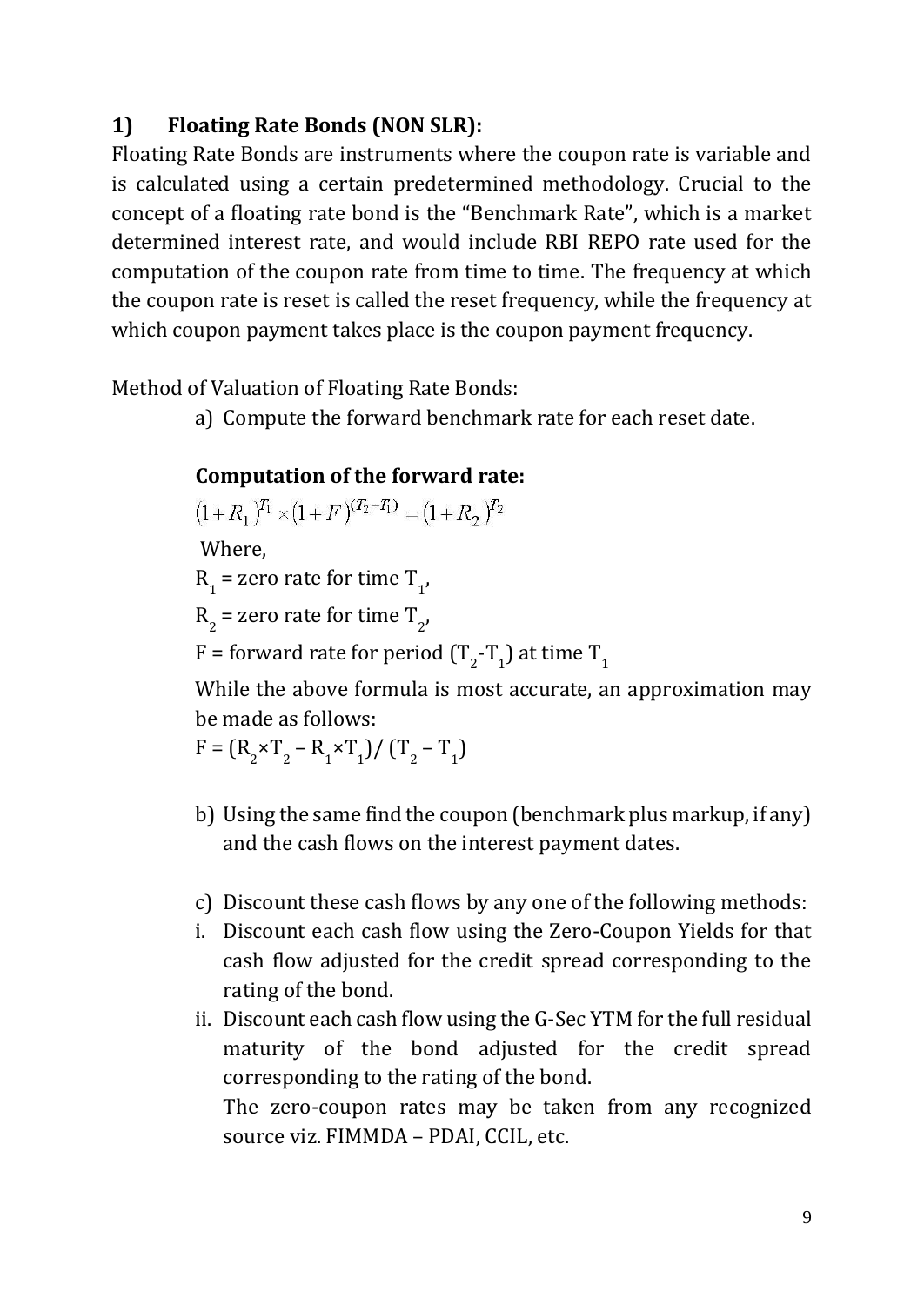## **2) MIBOR linked Bonds:**

For bonds linked to MIBOR, the Overnight Index Swap (OIS) market quotes will be used to convert MIBOR into fixed rate for the outstanding tenor. The spread over MIBOR (as per the original terms of the issue) will be added to arrive at the notional fixed coupon. Then the bond will be valued similar to a fixed coupon bond and the valuation methodology given above for corporate bonds/debentures should be followed*.* 

## **3) Bonds with Floor and Cap:**

Bonds with a Collar spread of 25 basis points or less will be valued like a fixed coupon bond with the coupon being the average of the cap and floor.

(*Rationale: If the Collar spread is small the likelihood of the bond hitting the cap or the floor is higher and the bond would behave like a fixed coupon bond).* 

For bonds with higher collar spread, the banks should separately value the collar through any recognized model and account for the changes in the P & L account as per rules.

#### **4) Staggered redemption bonds:**

A. Staggered redemption bonds would be valued as under:

| Approach                                                                                                                                                                      | Discounting rate Spreads |                  |
|-------------------------------------------------------------------------------------------------------------------------------------------------------------------------------|--------------------------|------------------|
| Treat as a plain-vanilla As per weighted As per weighted<br>bond with residual average maturity<br>maturity equal to weighted<br>average maturity<br>- of<br>principal flows. |                          | average maturity |

B. Floating Rate Bonds with Staggered Redemption:

For valuation follow one of the discounting methods;

i) As per ZCYC method: refer para 3 (III) 1 c (i)

ii) using YTM method: Residual maturity equal to weighted average maturity of principal flows.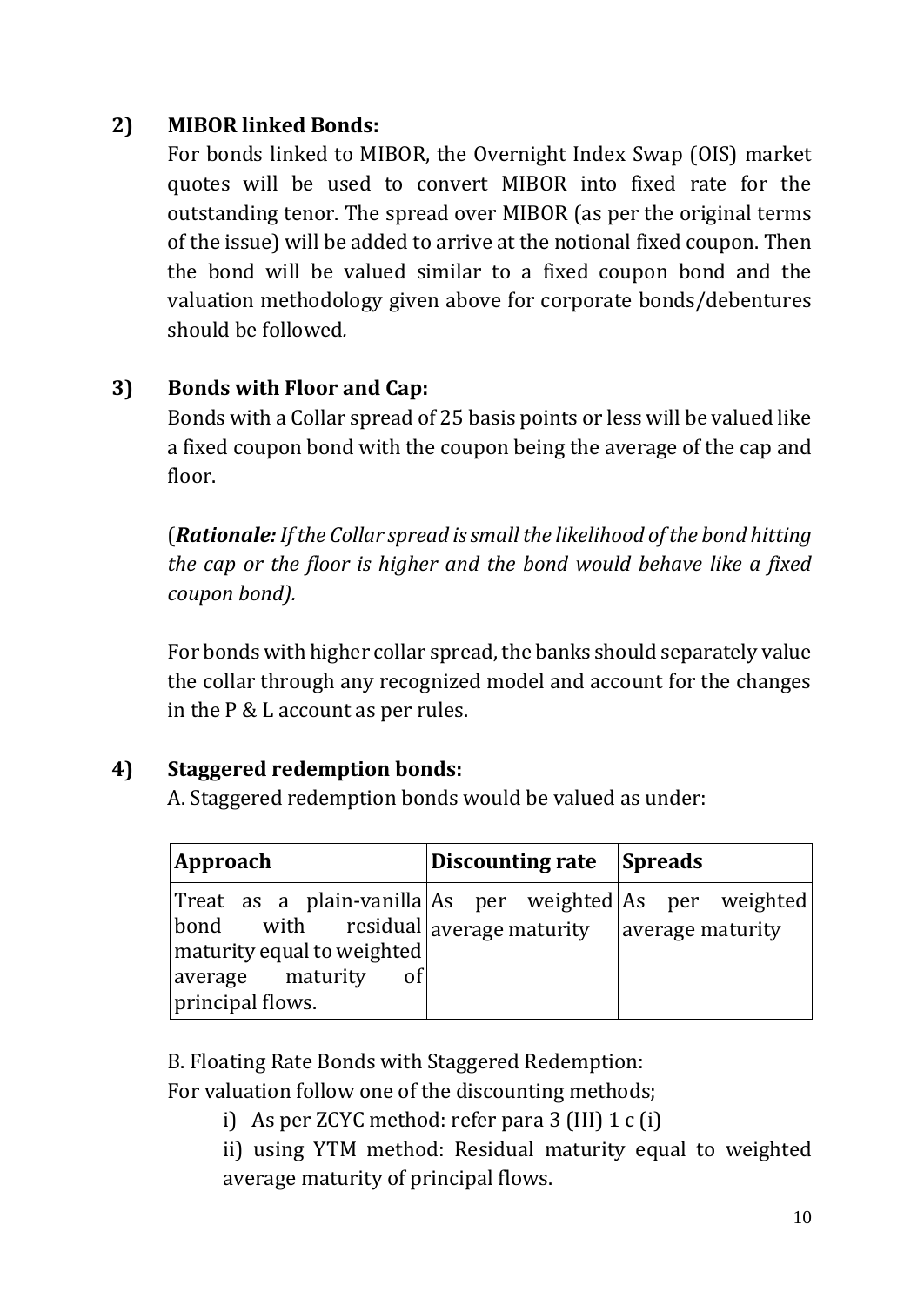## **5) Perpetual Bonds:**

For Perpetual Bonds with single/multiple call option, compute the price for all option dates till the longest point on the base yield curve. Use the price which is the lowest for valuing the bond.

- a. The cash flow of the security relating to the longest point on the Government Securities yield curve is to be considered.
- b. If the securities have a Call Option by the issuer and there is a step-up coupon after the call option, the cash flow should be considered with the step–up coupon after considering the regular coupons up to Call Option date.
- **6) Coupon bearing and non-coupon bearing Deep Discount Bonds:**  The coupon bearing Deep Discount Bonds would be valued as:
	- i) Zero Coupon Bonds (Without the coupons)
	- ii) The individual coupon flows would be valued as Zero-Coupon STRIPS.
	- iii)The grossed up present values of  $(i) + (ii)$  above would be the price of the coupon bearing Deep Discount Bond at which the bond would be marked to market.

The non-coupon bearing Deep Discount Bonds would be valued as per RBI Master Circular dated August 25, 2021. That is, ZCBs should be shown in the books at carrying cost, i.e., acquisition cost plus discount accrued at the rate prevailing at the time of acquisition, which may be marked to market with reference to the market value. In the absence of market value, the ZCBs may be marked to market with reference to the present value of the ZCB. The present value of the ZCBs may be calculated by discounting the face value using the 'Zero Coupon Yield Curve', with appropriate mark up as per the zero-coupon spreads put out by FBIL / FIMMDA periodically.

#### **7) Commercial Paper**

Commercial Paper shall be valued at the carrying cost.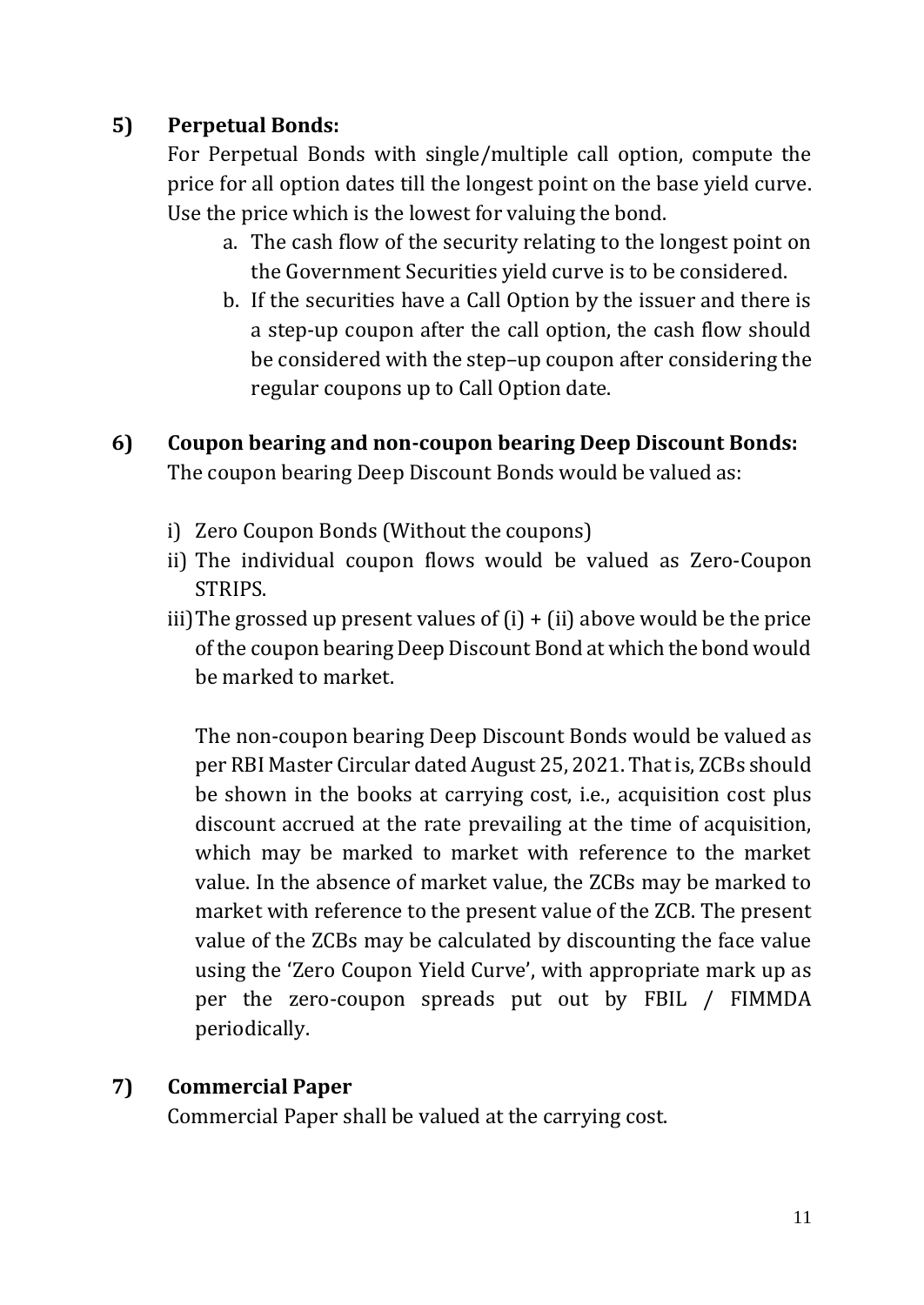## **8) Certificate of Deposits:**

Certificate of Deposits of tenor less than one year should be valued at carrying cost. For knowing the market value of CDs, the CD yield curve published by FBIL may be used.

# **9) Bonds with Call and Put Options:**

- a) Where bonds have simultaneous call, and put options (on the same day) and there are several such calls & put options in the life of the bond, the nearest date should be taken for Price/YTM calculation.
- b) Only Callable Bonds: Bonds, which are only callable by the issuer, will be valued at the lowest of the value/s as obtained by valuing the security to final maturity (weighted average maturity in the case of staggered redemption) and valuing the security to call option date/s.
- c) Only Puttable Bonds: Bonds puttable by the investor should be valued at the highest of the value/s as obtained by valuing the security to final maturity (weighted average maturity in the case of staggered redemption) and valuing the security to put option date/s.
- **10) UDAY Bonds and Bonds issued by State Distribution Companies (Discoms) under Financial Restructuring Plan (FRP):**
	- a) UDAY bonds shall be valued on basis of prices/yields published by Financial Benchmark India Pvt. Ltd. (FBIL).
	- b) Bonds issued and serviced by State distribution companies (i.e., when bonds' liabilities are with the state discoms) and which are guaranteed by state governments shall be valued by applying a mark-up of 75 basis points on YTM rates for Central Government Securities of equivalent maturities as published by FBIL.
	- c) Bonds issued and serviced by State distribution companies (i.e., when bonds' liabilities are with the state discoms) and which are not guaranteed by state governments shall be valued by applying a markup of 100 basis points on YTM rates for Central Government Securities of equivalent maturities as published by FBIL.
	- d) Bonds issued and serviced by the State Government (i.e., when bonds' liabilities are with the State Government) shall be valued by applying a mark-up of 50 basis points on YTM rates for Central Government Securities of equivalent maturities as published by FBIL.

*\*RBI Master direction 25-Aug-2021 CHAPTER–V Valuation of Investments 10 para c(ii)*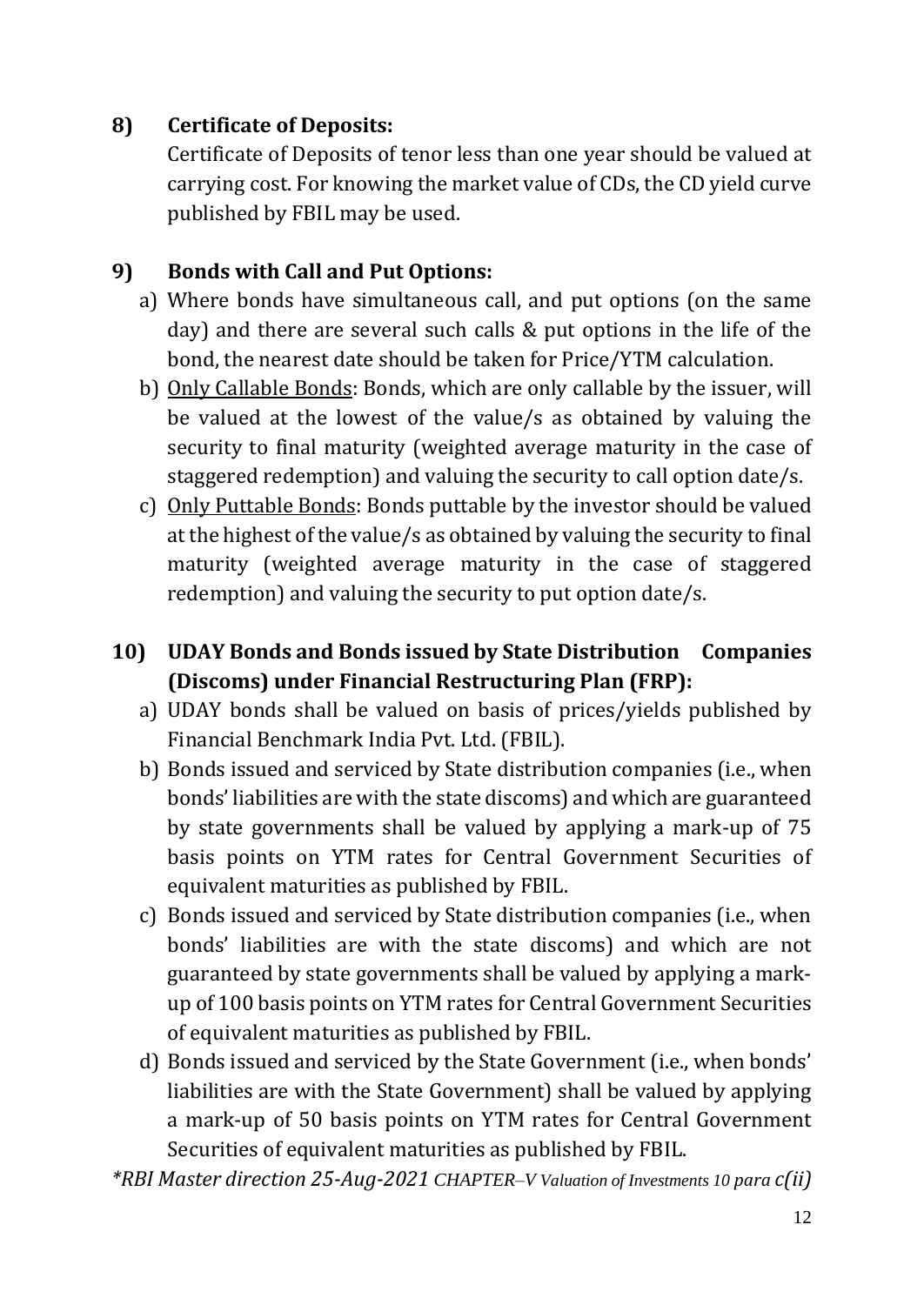#### **11) Zero Coupon Bonds (ZCBs):**

(a) ZCBs shall be valued in the books at carrying cost which shall be computed by adding the acquisition cost and discount accrued at the rate prevailing at the time of acquisition, which shall be marked to market with reference to the market value.

(b) In the absence of market value, the ZCBs shall be marked to market with reference to the present value of the ZCB.

Explanation: The present value of the ZCBs may be calculated by discounting the face value using the 'Zero Coupon Yield Curve', with appropriate mark up as per the zero-coupon spreads put out by FIMMDA/FBIL. In case the bank is still carrying the ZCBs at acquisition cost, the discount accrued on the instrument should be notionally added to the book value of the bond, before marking it to market. *\*RBI Master direction 25-Aug-2021 CHAPTER – V Valuation of Investments 10* 

*para c (iii)*

#### **12) Tax-Free Bonds:**

Tax-Free bonds are to be valued at traded price in case a tax-free bond was traded in the last 15 days. In case of other Tax-Free bonds, the coupon will be grossed up by a factor equal to the income tax rate applicable for the holder. Thereafter, the bond will be valued as any other bond.

The rationale for grossing up coupon is as under:

The price/value of a bond is the present value of future cash flows. The market yield meant for discounting taxable coupon inflows cannot be obviously used for discounting tax-free coupon inflows. So, the option is to gross up the coupon using the applicable tax rate to arrive at taxable coupon. So, if a tax-free coupon is 8% and the tax rate is 33%, then the coupon is grossed up to 11.94%. This grossed up coupon is discounted at the market yield and spread applicable to the issuer segment, credit rating and residual tenor. This logic is tenable if the tax-free bonds give really tax-free income.

Income tax angle to the treatment of tax-free bonds:

Subject to allowances / disallowance Section 14A and Rule 8 D of the Income Tax Act 1961, as amended from time to time.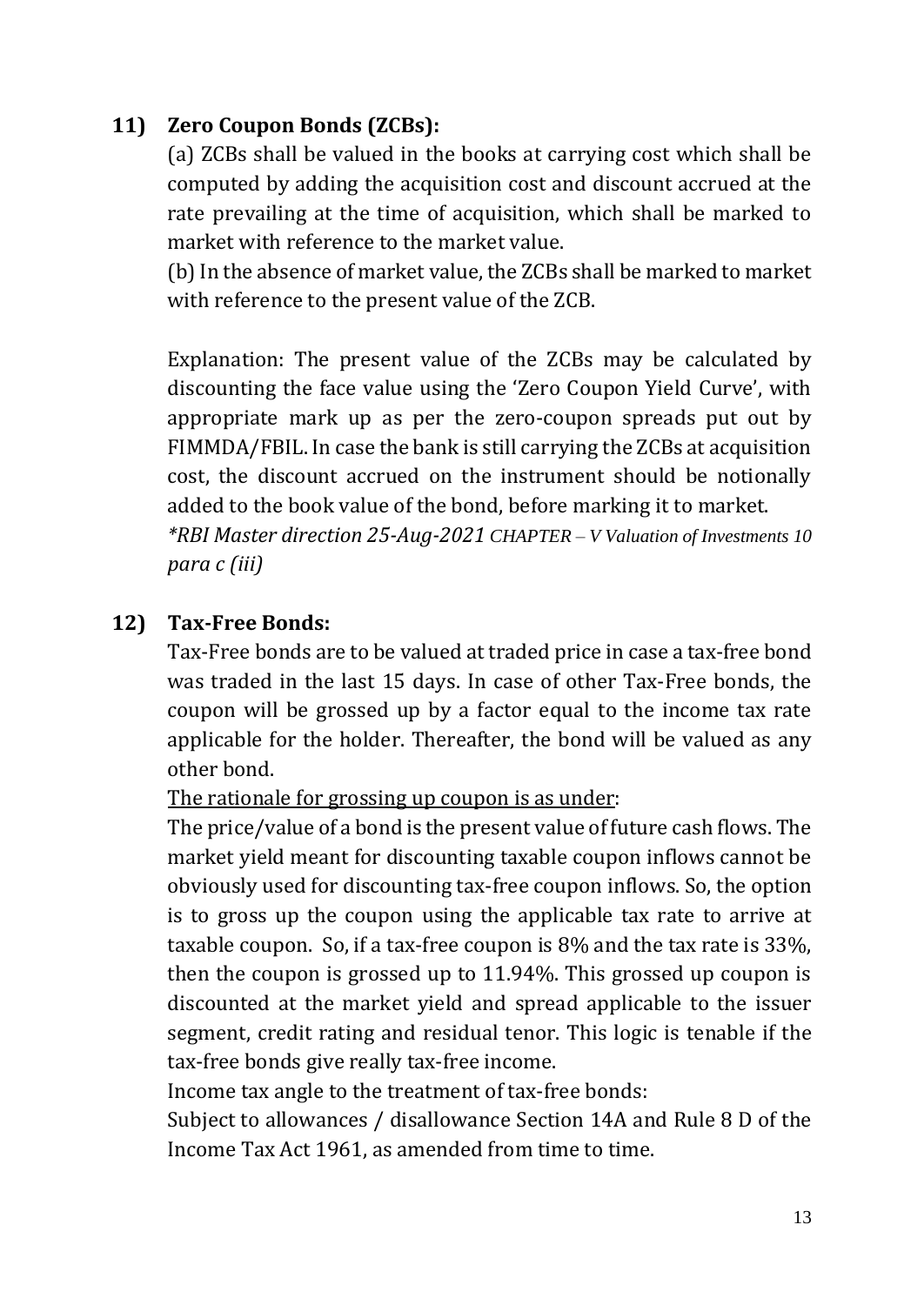- **13) Investment in securities issued by Asset Reconstruction Company (ARC):**
	- a) Security Receipts issued by Asset Reconstruction Company (ARC) will be valued per Net Asset Value (NAV) as hither to.
	- b) PTCs issued by Asset Reconstruction Company (ARC) will be valued using the spread matrix applicable to NBFC category as hither to.

## **14) Priority Sector PTCs**:

Given that PSL-PTCs are also to be included in the ANBC computation by the banks (like the RIDF) and lack of a market-determined valuation mechanics, the Valuation Committee in its meetings during June-Aug 2016 had concluded that PSL-PTC bonds may be valued at book value and recommended to the Board which accepted the same vide its meeting on 29th August 2016.

RBI felt that these instruments still are non-SLR in nature and so, an alternate valuation methodology was suggested and the same is being discussed with them.

#### **15) Basel III Compliant AT1 Perpetual Bonds:**

Based on the actual trades in AT1 bonds during a particular month, FIMMDA publishes spreads for AT1 bonds after discussions in the monthly valuation committee meetings. With effect from the month of January 2022, after discussion with Valuation Committee, the spreads are being published for three ratings viz. AA+ & Above, AA and AA- & Below and for three tenor buckets viz. up to 2 years, above 2 years and upto 5 years and above 5 years.

Valuation of AT 1 perpetual bonds will be done based on Yield to First Call (YFC) basis.

Traded bonds spreads (Volume Weighted Average) will be considered for calculation of spreads as above. For all bonds in each rating segment & tenor bracket, volume weighted average will be calculated. The individual spreads so calculated will be pooled for each rating segment & tenor (upto 2 years, above 2 years and upto 5 years and above 5 years) (AA+ and above, AA and AA- & below) and their volume weighted average will be arrived. Total of6spreads will be published.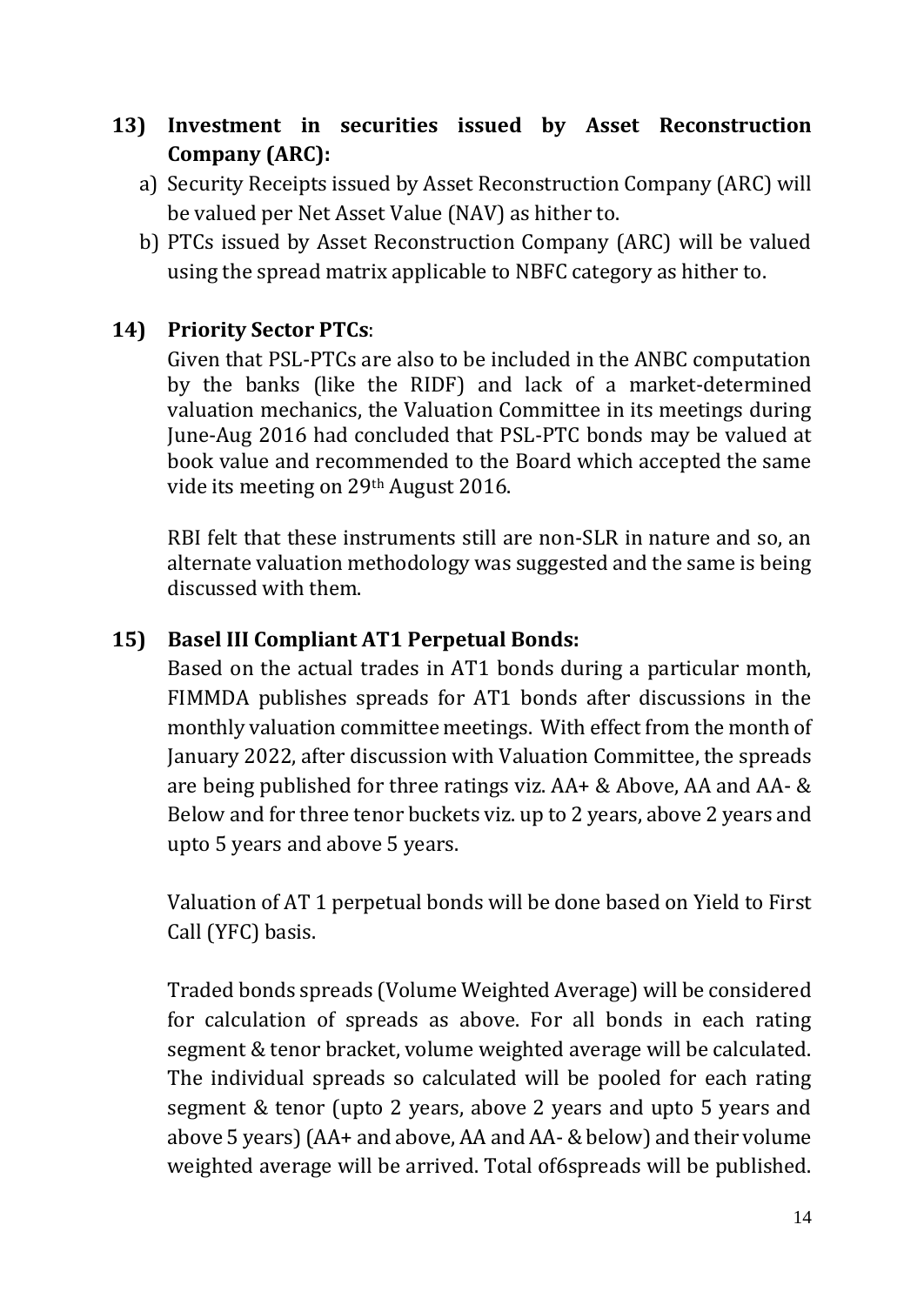In case there are no trades in any tenor, of a rating, then the spreads prevailing in the other tenor will be considered and suitable mark up applied as decided by the valuation committee.

*Note: In view of the difficulties faced by FIMMDA in getting the details of ISIN whenever a new Security is issued, the issuing bank should inform the ISIN details like description, coupon, date of issue (DOI), date of maturity (DOM), date of call/put details, ratings etc. to FIMMDA immediately after the issue has been made.*

## **16) Bonds issued as part of a restructuring of an advance:**

Valuation of such instruments is covered under;

- a) RBI Master Circular Prudential norms on Income Recognition, Asset Classification and Provisioning pertaining to Advances Circular No. RBI/2021-2022/104 DOR.No.STR.REC.55 / 21.04.048/2021-22 dated October 1, 2021.
- b) RBI Master Direction Classification, Valuation and Operation of Investment Portfolio of Commercial Banks (Directions), 2021 Circular No. RBI/DOR/2021-22/81 DOR.MRG.42/21.04.141 /2021-22 dated August 25, 2021.

#### **17) Preference Shares:**

Preference shares should be valued as per Master Direction - Classification, Valuation and Operation of Investment Portfolio of Commercial Banks (Directions), 2021 dated 25<sup>th</sup> August, 2021, Circular No. RBI/DOR/2021-22/81 DOR.MRG.42/21.04.141/2021- 22, CHAPTER *– V Valuation of Investments 10 para c (iv)*

# **18) Priority Sector Bonds:**

Priority sector bonds issued by All India Financial Institutions (AIFI) and Public Sector Undertakings should be valued as a PSU/FI 'AAA' rated paper.

# **19) Securitized Paper:**

All Securitized papers would be valued on the basis of the Base Yield Curve and the applicable spreads as per the spread matrix relative to the Weighted Average Maturity of the paper.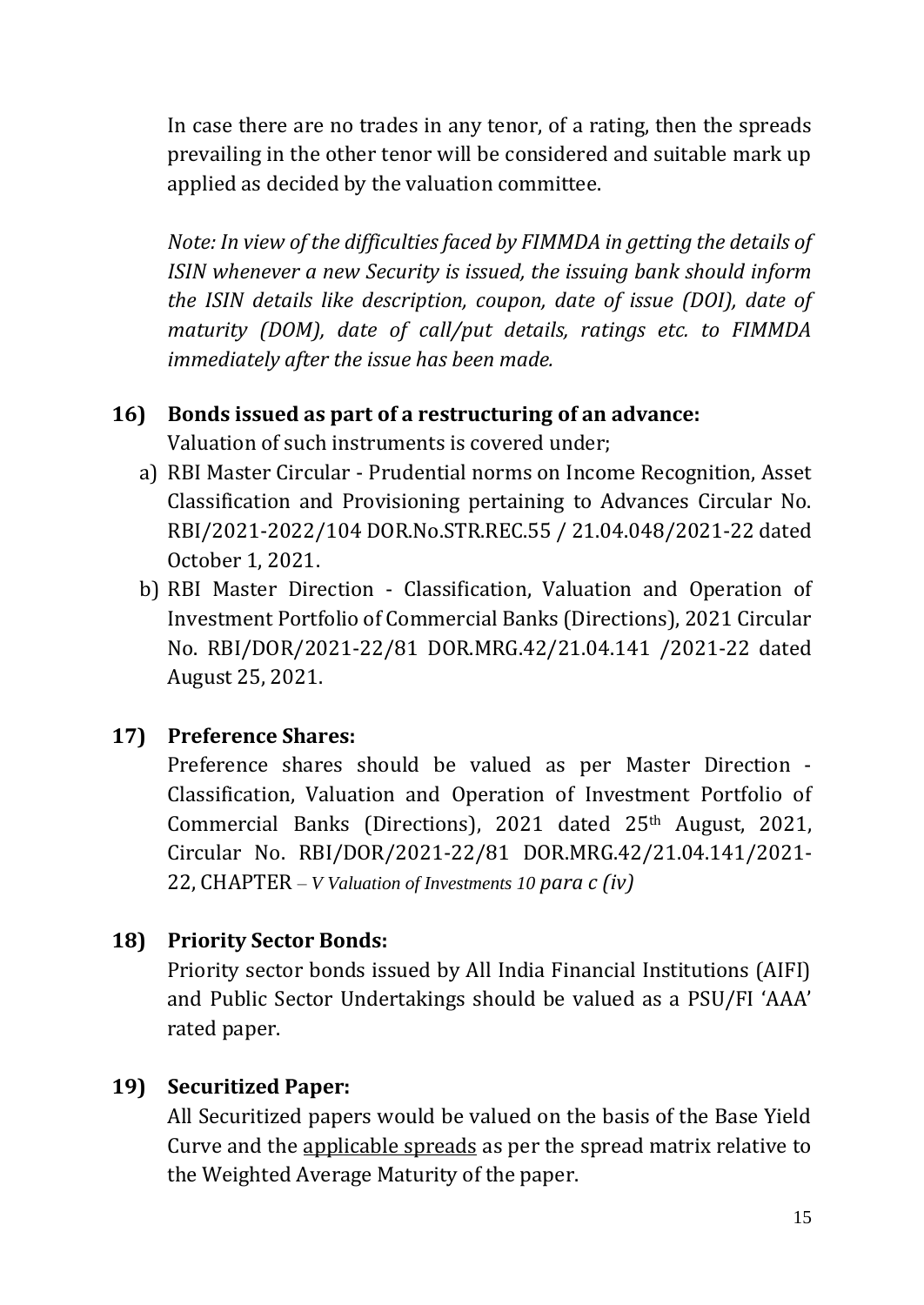## **20) Unrated Government guaranteed Non-SLR bonds:**

Those bonds that are issued outside the approved market-borrowing programme may be valued as follows:

- a) Spreads over the sovereign risk-free yield curve, at the time of issue, will be applicable.
- b) The spread shall be marked up by 15% if the issue is more than 12 months old.
- c) SGL data, available from January 1, 1996 at RBI website (www.rbi.org.in), should be used for arriving at the credit spreads at the time of issue. In case of debenture/ bond issued prior to January 1, 1996 the bonds will be valued at cost.

# **21) Valuation of Bonds/NCDs issued by NBFCs now converted as Banks:**

In the absence of sufficient traded data and also considering the fact that the NBFCs which originally issued the bonds are no more existing, it was decided in the valuation committee meeting held on 04.12.2017 that the bonds will be valued as bonds issued by banks.

#### **22) Valuation of Recapitalization bonds:**

Government of India (GOI) issues these bonds to specific banks for specified amounts. These are not transferrable or tradeable. So, these bonds may be valued at par till further instruction or specific Directions received from the Regulators.

# **23) Investment in Bonds issued by Venture Capital Funds (VCFs):**

The investment in the bonds of VCFs, if any, shall be valued as per guidelines prescribed for quoted/unquoted bonds in RBI master Direction, as amended from time to time.

# **24) Valuation of Municipal Bonds:**

Municipal Bond are similar to corporate bond (PSU category). Hence applicable valuation of quoted / unquoted bonds of PSU Category may be followed.

#### **A. VALUATION OF SWAPS:**

a) FBIL publishes the following benchmarks on a daily basis.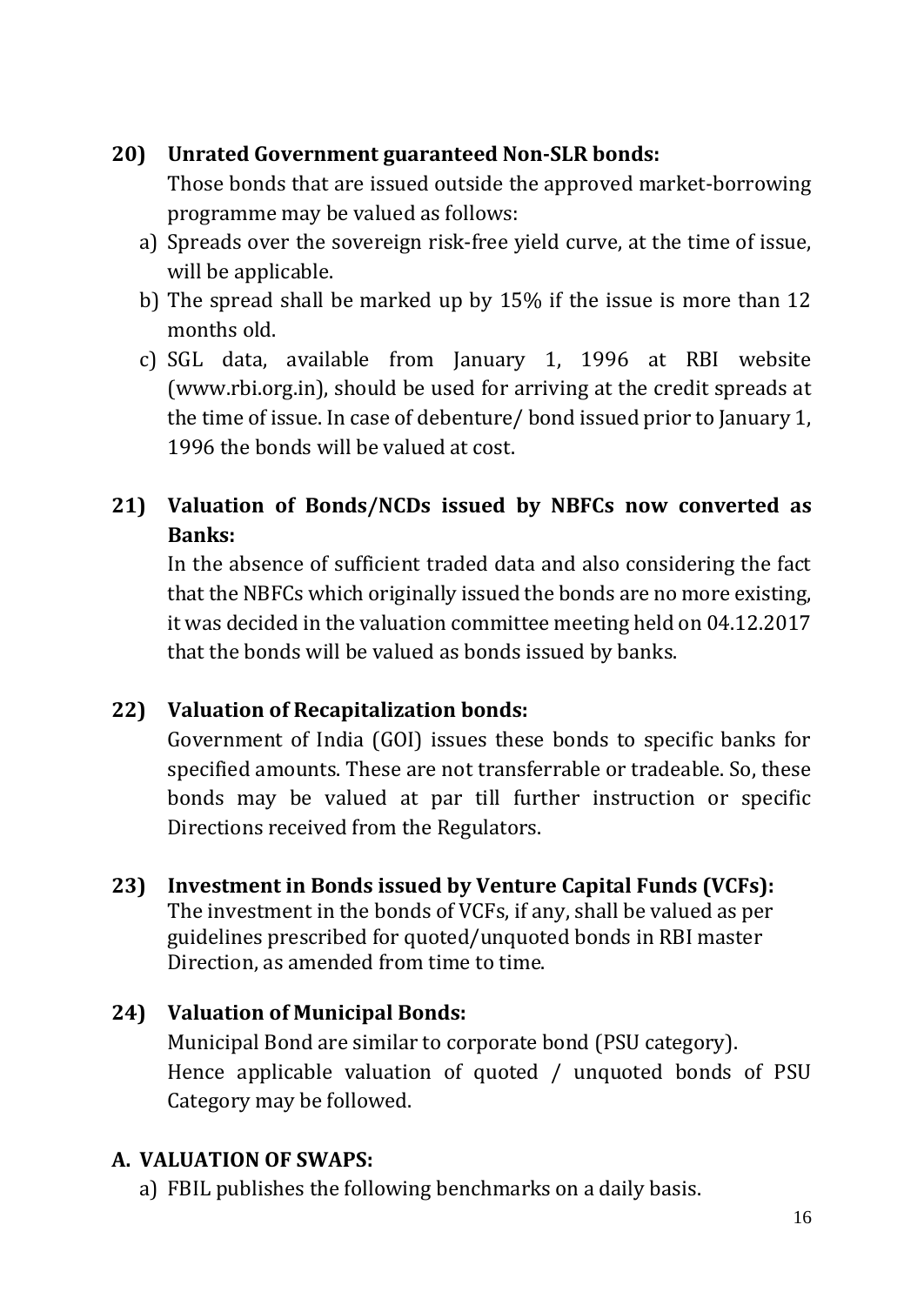- i. FBIL OVERNIGHT MIBOR
- ii. FBIL TERM MIBOR
- iii. FBIL MIFOR
- iv. FBIL Modified MIFOR
- v. FBIL MIBOR OIS
- vi. FBIL Treasury bill
- vii. FBIL Certificate of Deposits

Where these benchmarks are used for swap transactions, the same will be used for valuing the swap.

#### b) **Valuation of MIFOR Swaps:**

- i. MIFOR swaps These will be valued based on implied values from Modified MIFOR swap curve available.
- ii. Modified MIFOR Swaps These will be valued based on Modified MIFOR swap curve available.
- iii. For bringing uniformity in the month end valuation, the Banks are suggested to use FEDAI FX swap differences to derive MIFOR/Modified MIFOR up to 1 year.

## **c) Valuation of Swaption:**

As decided till the time a robust valuation methodology is developed in consultation with FBIL. Banks should value outstanding Swaption Contracts in their books based on their respective proprietary model devised and approved by Competent Authorities.

- ❖ *Above guidelines capture updated instructions of regulators for valuation of Investment portfolio.*
- ❖ *Notwithstanding guidelines issued above market participants are advised to ensure meticulous compliance of all extant Regulatory / Government guidelines as applicable while valuing assets in their respective Investment portfolio as on valuation date.*
- ❖ *Till the time the Next Valuation Circular is issued all Regulatory Guidelines issued in interregnum will have precedence over these guidelines.*